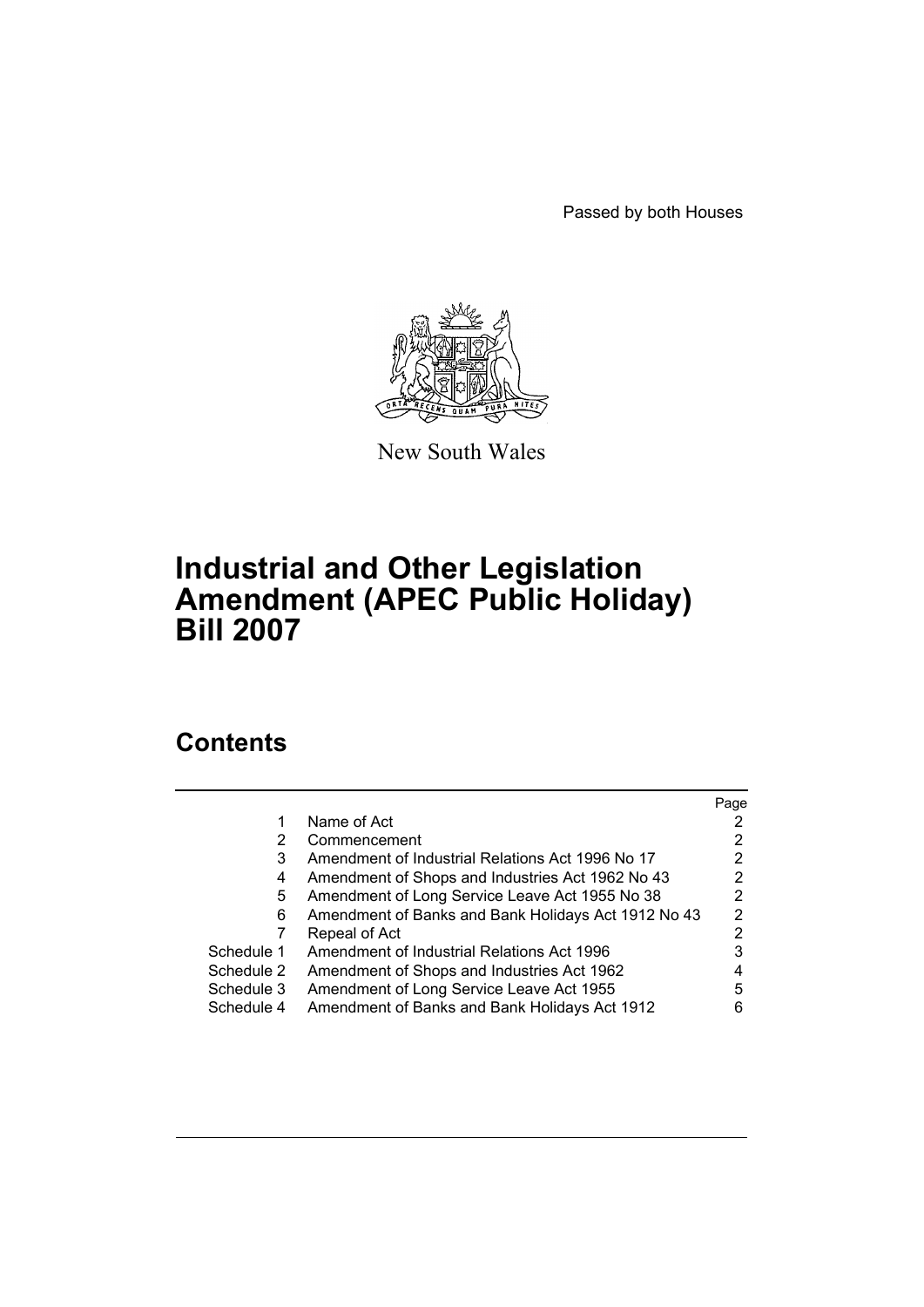*I certify that this public bill, which originated in the Legislative Assembly, has finally passed the Legislative Council and the Legislative Assembly of New South Wales.*

> *Clerk of the Legislative Assembly. Legislative Assembly, Sydney, , 2007*



New South Wales

# **Industrial and Other Legislation Amendment (APEC Public Holiday) Bill 2007**

Act No , 2007

An Act to amend certain Acts to clarify the way in which various references to public holidays are to be interpreted in respect of the public holiday appointed on 7 September 2007 in metropolitan Sydney to facilitate the holding of an APEC meeting on that day; and for other purposes.

*I have examined this bill and find it to correspond in all respects with the bill as finally passed by both Houses.*

*Assistant Speaker of the Legislative Assembly.*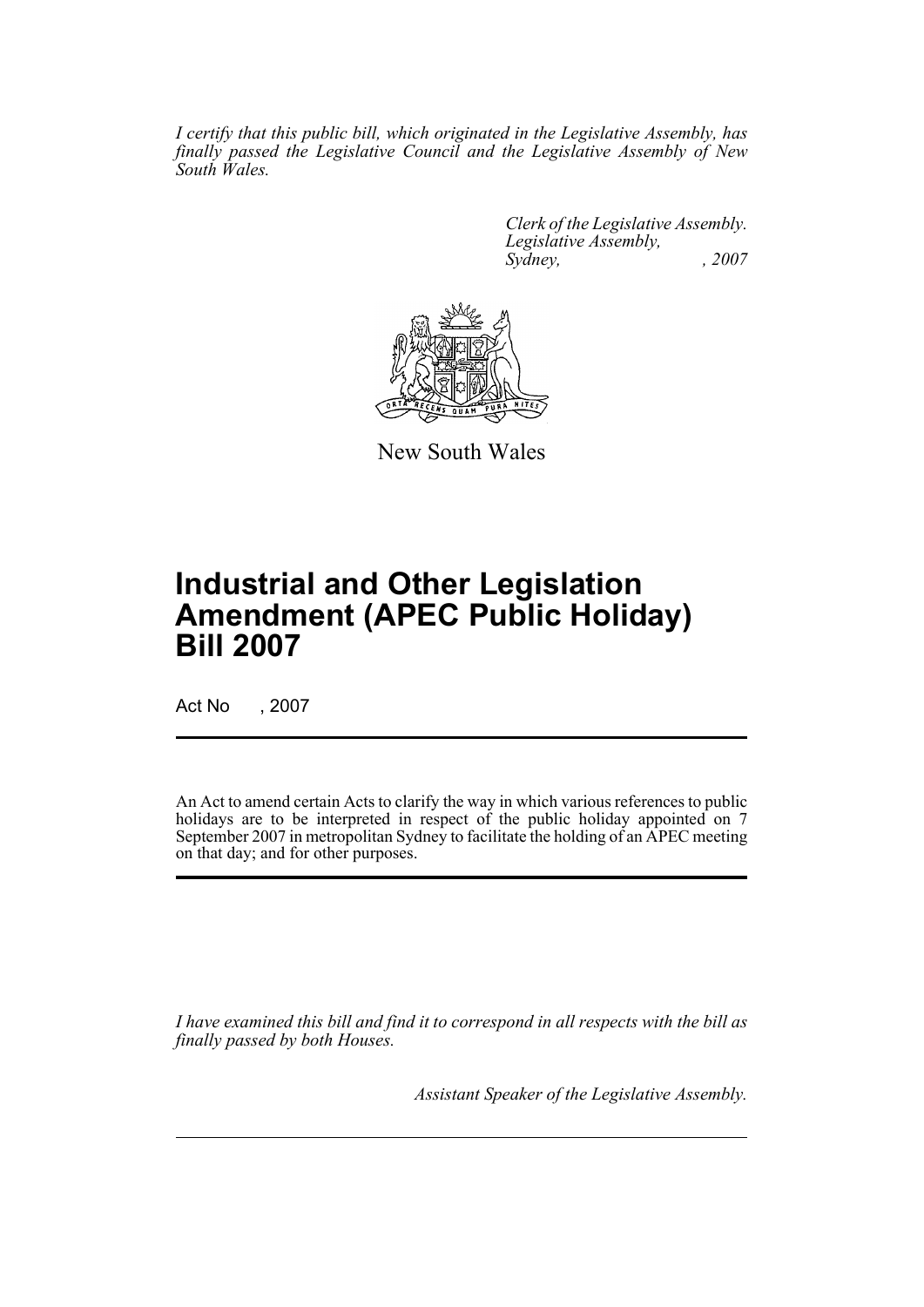# <span id="page-2-0"></span>**The Legislature of New South Wales enacts:**

## **1 Name of Act**

This Act is the *Industrial and Other Legislation Amendment (APEC Public Holiday) Act 2007*.

## <span id="page-2-1"></span>**2 Commencement**

- (1) This Act commences on the date of assent to this Act, except as provided by subsection (2).
- (2) Section 4 and Schedule 2 commence on a day to be appointed by proclamation.

# <span id="page-2-2"></span>**3 Amendment of Industrial Relations Act 1996 No 17**

The *Industrial Relations Act 1996* is amended as set out in Schedule 1.

# <span id="page-2-3"></span>**4 Amendment of Shops and Industries Act 1962 No 43**

The *Shops and Industries Act 1962* is amended as set out in Schedule 2.

# <span id="page-2-4"></span>**5 Amendment of Long Service Leave Act 1955 No 38**

The *Long Service Leave Act 1955* is amended as set out in Schedule 3.

## <span id="page-2-5"></span>**6 Amendment of Banks and Bank Holidays Act 1912 No 43**

The *Banks and Bank Holidays Act 1912* is amended as set out in Schedule 4.

## <span id="page-2-6"></span>**7 Repeal of Act**

- (1) This Act is repealed at the beginning of 13 September 2007.
- (2) The repeal of this Act does not, because of the operation of section 30 of the *Interpretation Act 1987*, affect any amendment made by this Act.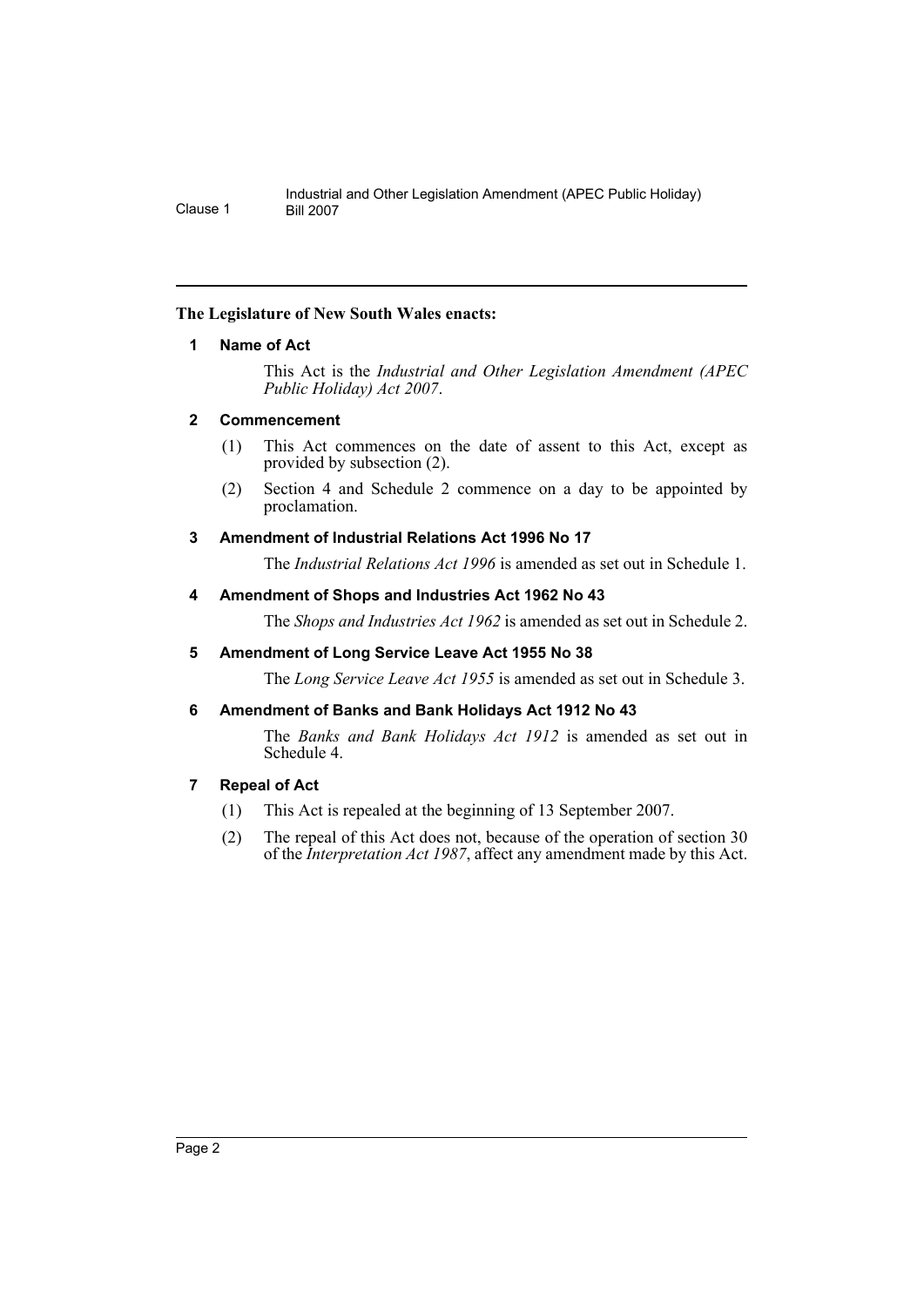Amendment of Industrial Relations Act 1996 New York Schedule 1

# <span id="page-3-0"></span>**Schedule 1 Amendment of Industrial Relations Act 1996**

(Section 3)

#### **Schedule 4 Savings, transitional and other provisions**

Insert at the end of the Schedule:

# **Part 10 Provisions consequent on appointment of APEC public holiday**

#### **49 Definition**

In this Part, *the APEC public holiday* means 7 September 2007, being the day appointed by the notice published under section 19 (3) of the *Banks and Bank Holidays Act 1912* in Gazette No 36 of 2 March 2007 as a day to be observed as a public holiday in the local government areas specified in the Schedule to the notice.

## **50 APEC public holiday**

A reference in any industrial instrument to a public holiday (whether described as a "holiday", "public holiday", "proclaimed", "gazetted", "for the State", "for a special purpose" or otherwise) is taken to include a reference to the APEC public holiday, but only in respect of employment in the local government areas in which that holiday is to be observed.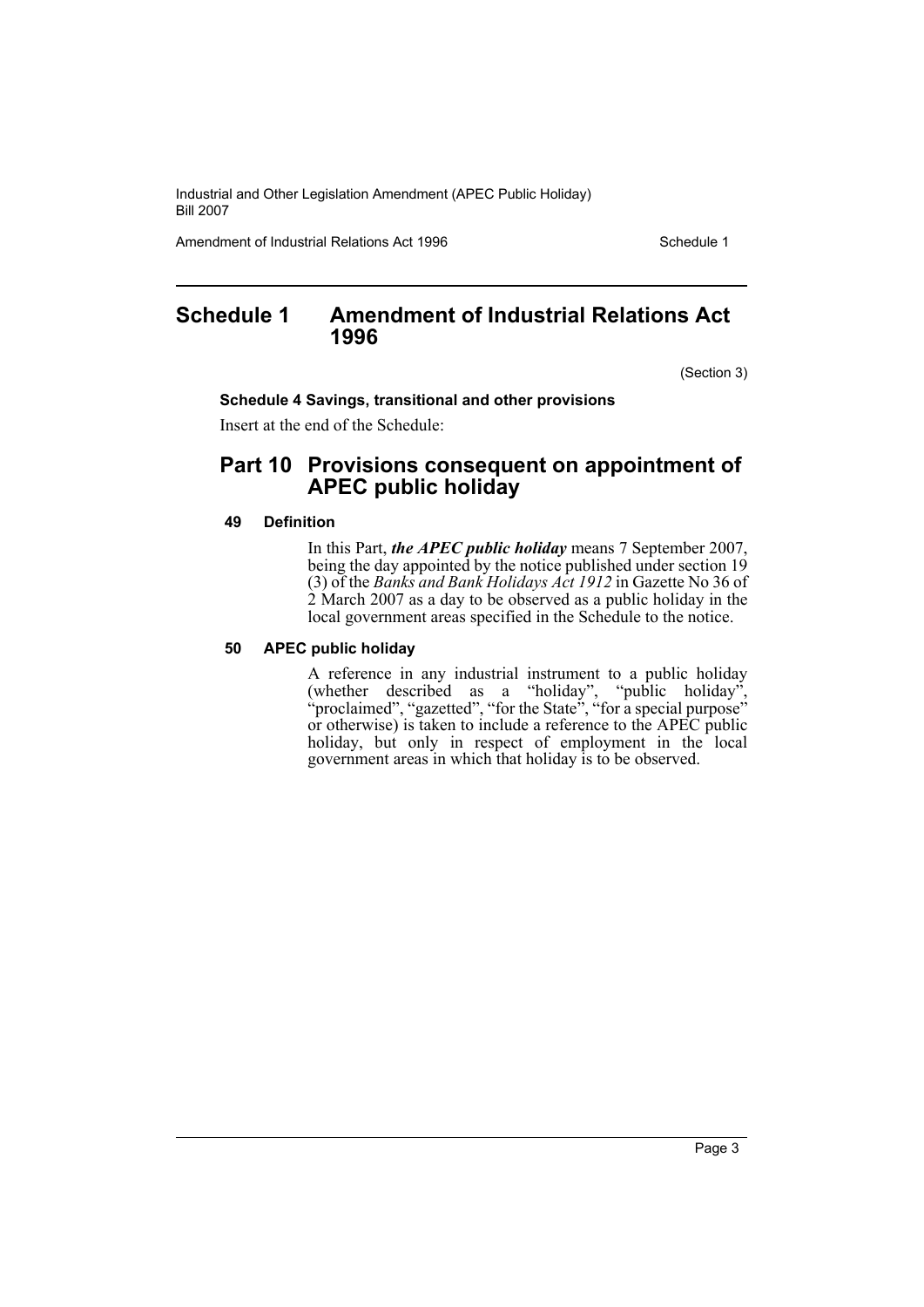Schedule 2 Amendment of Shops and Industries Act 1962

# <span id="page-4-0"></span>**Schedule 2 Amendment of Shops and Industries Act 1962**

(Section 4)

#### **Schedule 2 Savings, transitional and other provisions**

Insert after clause 7:

# **Part 4 Provisions consequent on appointment of APEC public holiday**

#### **8 Definition**

In this Part, *the APEC public holiday* means 7 September 2007, being the day appointed by the notice published under section 19 (3) of the *Banks and Bank Holidays Act 1912* in Gazette No 36 of 2 March 2007 as a day to be observed as a public holiday in the local government areas specified in the Schedule to the notice.

#### **9 APEC public holiday and this Act**

The APEC public holiday is taken to be a public holiday for the purposes of this Act, but only in respect of the local government areas in which that holiday is to be observed.

#### **10 Certain exemptions of no effect on APEC public holiday**

- (1) Subject to subclause (2), any exemption from the operation of section 85 (1), in respect of a shop in a local government area in which the APEC public holiday is to be observed, whether granted before or after the commencement of this clause, is of no effect on the APEC public holiday.
- (2) However, subclause (1) does not apply to any suspension, under section  $85(2)$ , of the operation of section  $85(1)$  in relation to the APEC public holiday.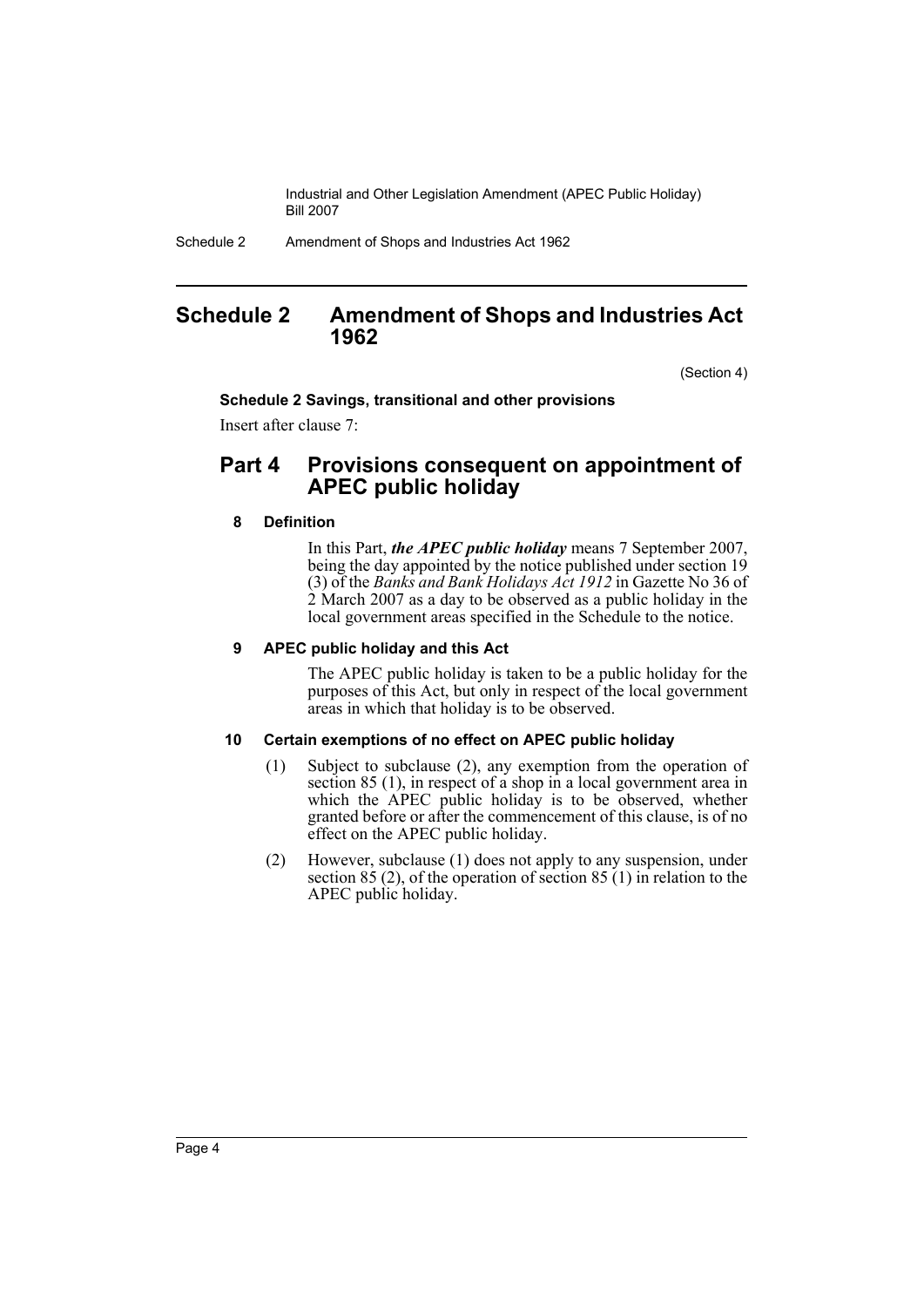Amendment of Long Service Leave Act 1955 Schedule 3

# <span id="page-5-0"></span>**Schedule 3 Amendment of Long Service Leave Act 1955**

(Section 5)

#### **Schedule 1 Savings and transitional provisions**

Insert after clause 2:

#### **3 Provision consequent on appointment of APEC public holiday**

- (1) Section 4 (4A) applies in relation to the APEC public holiday as if that holiday were appointed under section  $4(4A)(a)$ , but only in respect of employment in the local government areas in which the APEC public holiday is to be observed.
- (2) In this clause, *the APEC public holiday* means 7 September 2007, being the day appointed by the notice published under section 19 (3) of the *Banks and Bank Holidays Act 1912* in Gazette No 36 of 2 March 2007 as the day to be observed as a public holiday in the local government areas specified in the Schedule to the notice.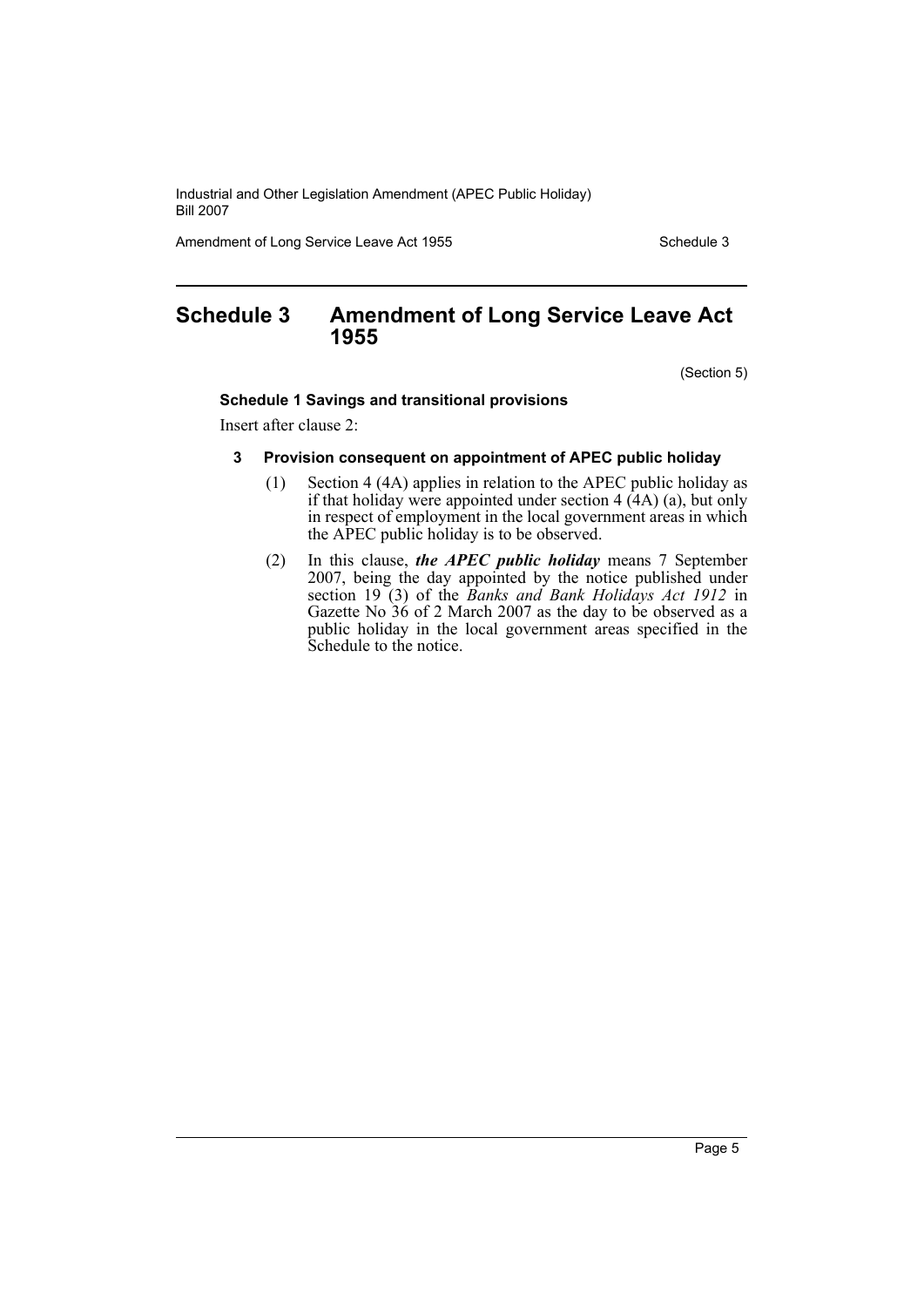Schedule 4 Amendment of Banks and Bank Holidays Act 1912

# <span id="page-6-0"></span>**Schedule 4 Amendment of Banks and Bank Holidays Act 1912**

(Section 6)

#### **Schedule 5 Savings, transitional and other provisions**

Insert after clause 3:

# **Part 3 Provisions consequent on appointment of APEC public holiday**

## **4 Definition**

In this Part, *the APEC public holiday* means 7 September 2007, being the day appointed by the notice published under section 19 (3) in Gazette  $\tilde{N}$  36 of 2 March 2007 as a day to be observed as a public holiday in the local government areas specified in the Schedule to the notice.

## **5 Regulations concerning APEC public holiday**

- (1) The regulations may contain provisions of a savings or transitional nature consequent on the appointment of the APEC public holiday.
- (2) Without limiting subclause (1), the regulations may provide that, for the purposes of any Act or any statutory instrument (or any provision of any Act or any statutory instrument) specified in the regulations, the APEC public holiday:
	- (a) is taken to be a business day, or
	- (b) is taken not to be a business day, or
	- (c) is taken to be a public holiday, or
	- (d) is taken not to be a public holiday, or
	- (e) is taken to be a working day, or
	- (f) is taken not to be a working day.
- (3) Any such regulation may, if made after 7 September 2007, provide that, for the purposes of the Act, instrument or provision concerned, the APEC public holiday is taken always to have been, or not to have been, a business day, public holiday or working day (as the case may require).